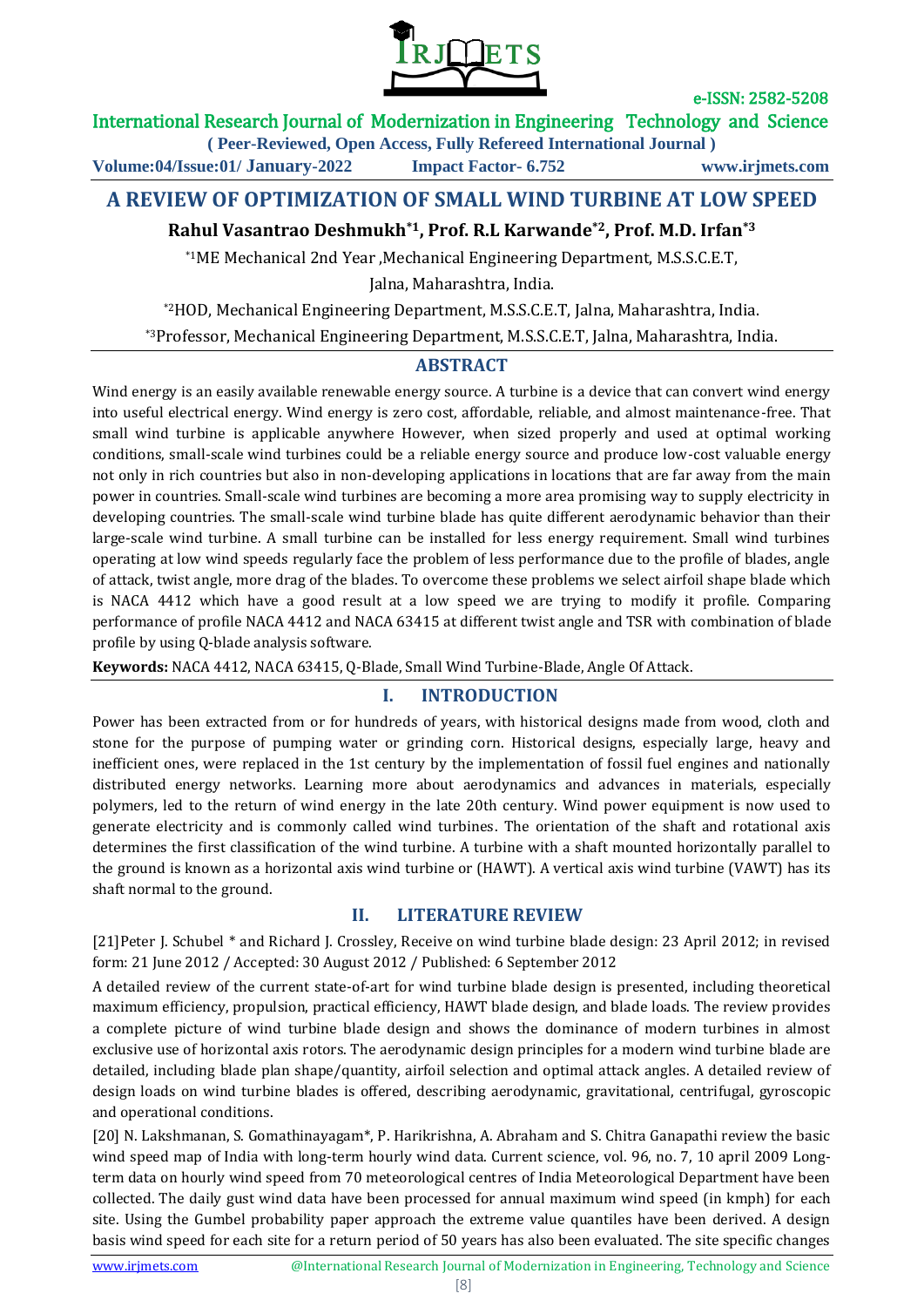

e-ISSN: 2582-5208

# International Research Journal of Modernization in Engineering Technology and Science

**( Peer-Reviewed, Open Access, Fully Refereed International Journal ) Volume:04/Issue:01/ January-2022 Impact Factor- 6.752 www.irjmets.com**

in the design wind speeds in the contemporary wind zone map for the design of buildings/ structures are highlighted and revision to the map is suggested.

[22] Design and optimization of a wind turbine by bharat koratagere srinivasa raju, the university of texas at Arlington, may 2011,page 13

The aerodynamic efficiency is lower on a two blade rotor compared to a three bladed rotor, rotational speed needs to be higher so as to achieve the same power as that of the three bladed rotors. The two and single bladed rotors need a special kind of arrangement that is hinged or teetering hub. Each time the rotor passes the tower and in order to avoid heavy shocks the rotor is to tilt away. Also the arrangement can have balance issues and in time the blades are bound to hit the tower during operation. The three bladed rotors are effective to use the yawing mechanism in them. Analysis of blades using wind tunnels would be possible for small scale rotors. But the increase in diameter has called for the use of computational fluid dynamic for fluid flow over blades and prediction of load.

# **III. METHODOLOGY**

- Wind turbine working Principle
- Aerodynamic Principles of Wind Turbines
- Drag Design
- Lift Design
- Design Key Parameter
- Wind Speed
- Site Selection
- Location
- Height
- No of Blades & Blade Length
- Generators
- Towers
- Wind Turbine Blade Material

## **IV. OBJECTIVE**

The aims to evaluate the aerodynamic performance of low speed fixed-pitch horizontal axis wind turbine blades through two and three dimensional computational analysis. and simulation done by Q BLADE software. The objectives of the project are to find best airfoil models of wind turbine blade comparing two different NACA4412 and NACA 63415 profile, so as

- To analyses the aerodynamics lift and drag coefficient.
- Analysis the best performance profile compare between NACA 4412 and NACA 63415.
- To analysis for power Output at different angle of attack.
- To predict wind turbine power output at low speeds.
- To analyze power at the tip speed ratio.
- To calculate pressure and velocity profile of blade by using Q Blade Analytical software

## **V. SOFTWARE**

Q-Blade analysis software is open source wind turbine rotor blade calculation and design software. Q-Blade software allows us to define an air foil, compute its polar performance and directly integrates with the wind turbine rotor design and simulation. Q-Blade also gives deep insights into all the relevant rotor and blade variables with its post processing functionality. Software is very flexible and has user friendly interface for wind turbine rotor blade design.

- Air foil generator
- Blade design and optimization
- Defining BEM (Blade Element Momentum)
- Multi parameter rotor simulation
- Visualization of rotor blades